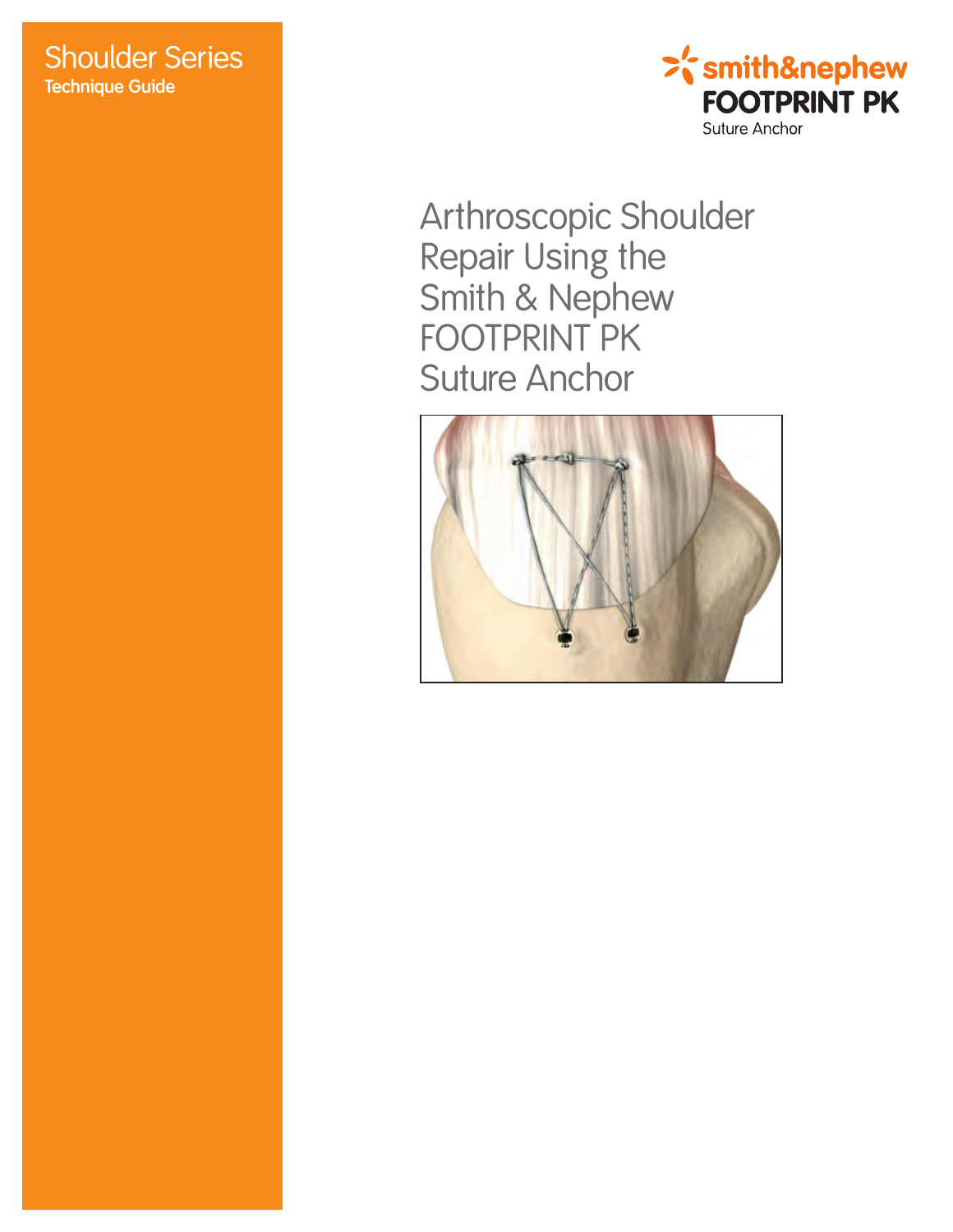# Reviewed by:

Michael Terry, MD Assistant Professor of Surgery, Sports Medicine University of Chicago Head Team Physician, Chicago Blackhawks Chicago, IL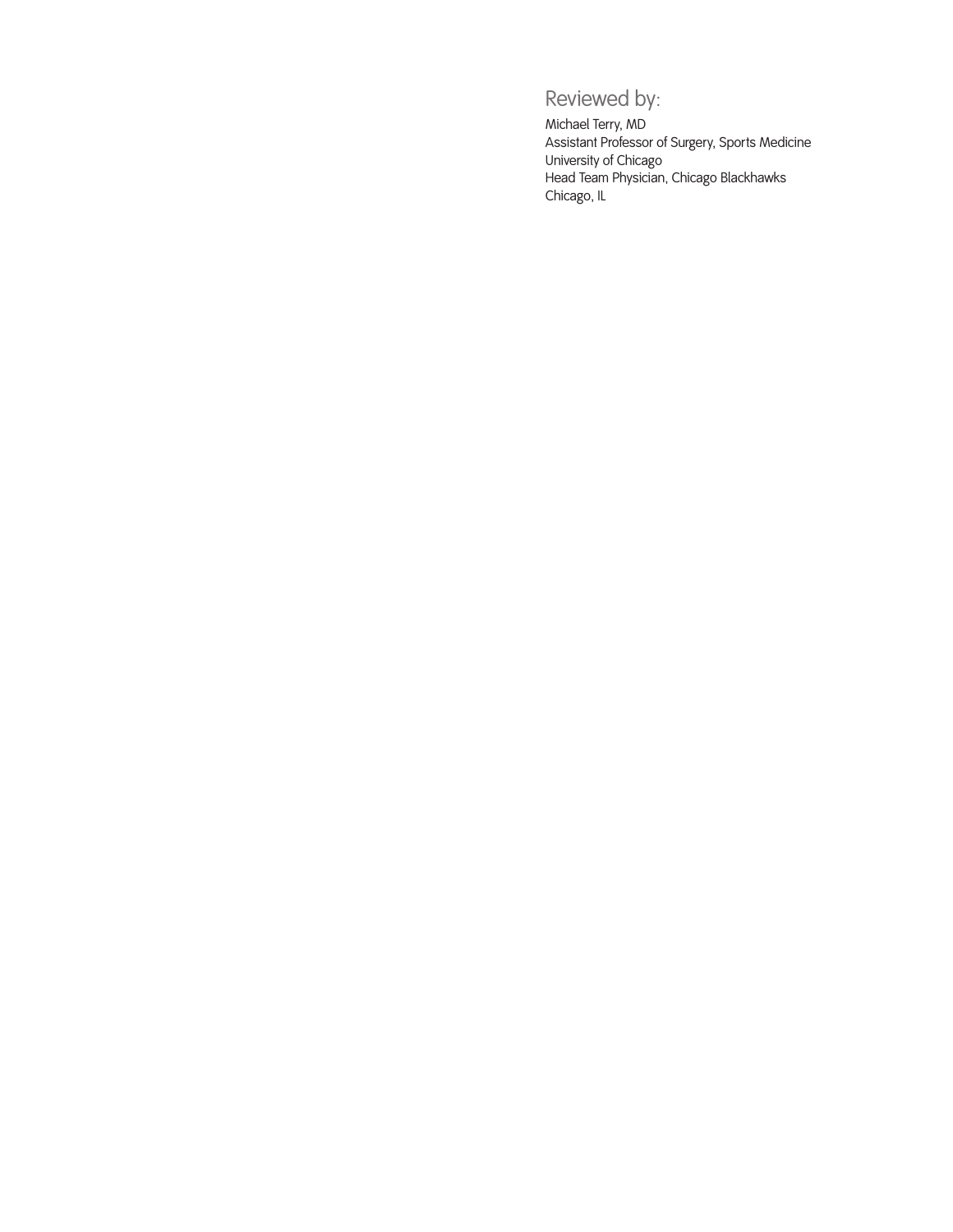Arthroscopic Shoulder Repair Using the Smith & Nephew FOOTPRINT PK Suture Anchor

#### Introduction

The Smith & Nephew FOOTPRINT PK Suture Anchor is intended to provide secure fixation of soft tissue to bone. The anchor's unique design captures suture limbs from neighboring anchors, creating a suture pattern that provides compression of the rotator cuff tissue to the humeral head. A variety of final suture patterns is possible, allowing the surgeon to perform a fixation that is most appropriate for the particular cuff tear.

The key feature is the adjustability of the suture tension across the surface of the cuff tissue, even after the traditional fixation is completed using traditional suture anchors. The internal anchor plug securing the suture can be reversed, allowing an increase or decrease in tension on the suture that traverses the rotator cuff tendon, resulting in a repair without compromise.

### Patient Positioning

Place the patient in either the beach chair position or the lateral decubitus position.

### Portal Placement

The portals listed here are meant to be a guide to help the surgeon understand the basics of the anchor insertion.

Establish a standard posterior portal at the "soft spot." The posterior portal is often used for arthroscopic visualization and for the initial repair preparation and subacromial decompression. Establish the lateral portal; referred to in this technique guide as the "primary portal." The primary portal is typically created lateral to the acromion, in line with the posterior edge of the clavicle. The distance from the primary portal to the acromion is variable and is a matter of preference. Establish the "secondary" lateral portal in a position appropriate for the location of the rotator cuff tear (e.g., anteriorlateral or posterior-lateral). Typically the secondary portal is inferior and posterior to the primary portal. These portal locations are similar in the lateral decubitus and beach chair positions.





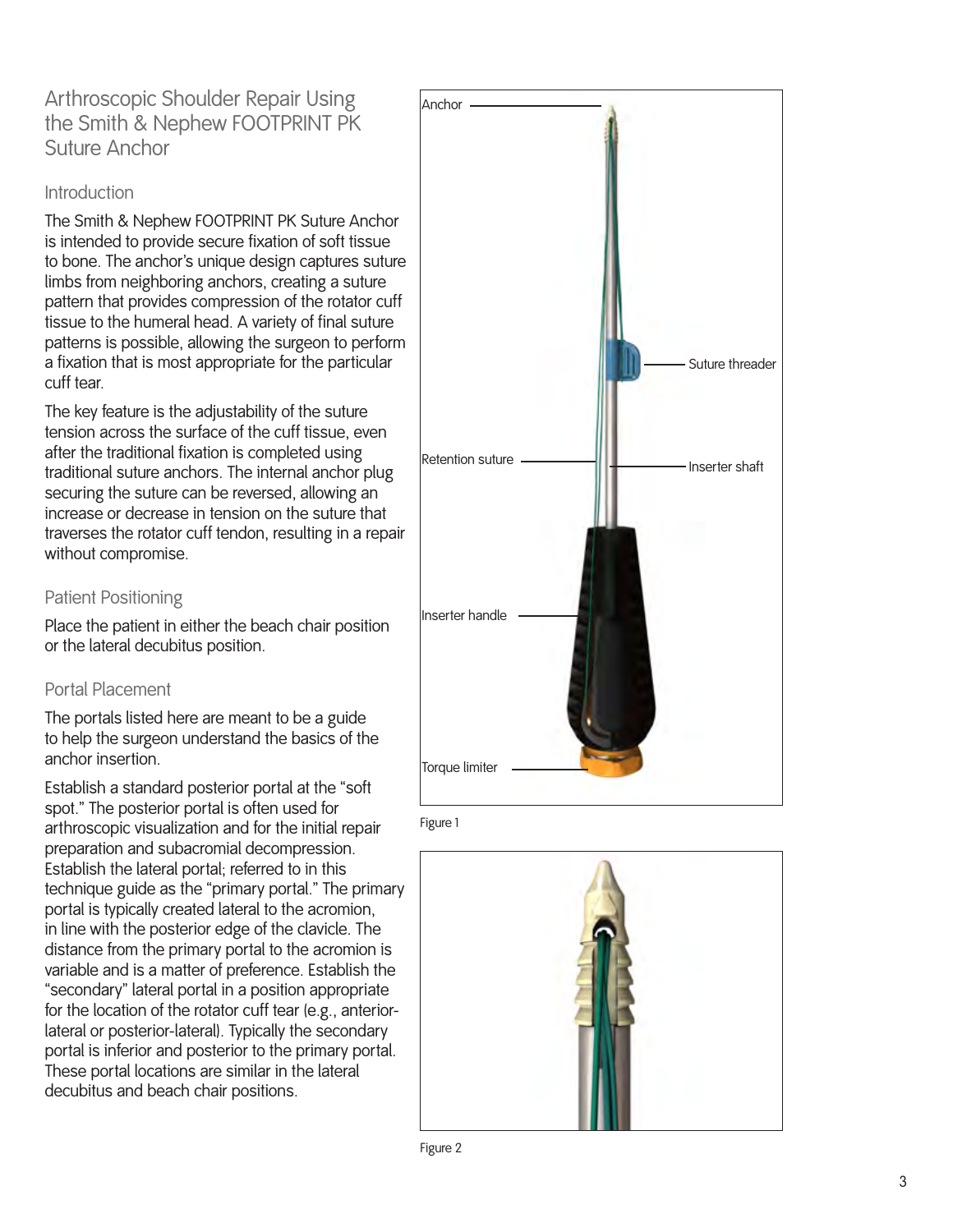



![](_page_3_Picture_2.jpeg)

Figure 4

![](_page_3_Picture_4.jpeg)

![](_page_3_Figure_5.jpeg)

![](_page_3_Picture_6.jpeg)

*Double Row Technique*

- 1. Insert the medial anchors at the medial border of the rotator cuff footprint.
- 2. Use a Smith & Nephew ELITE-PASS\* Suture Shuttle to pass sutures up through the rotator cuff. If desired, tie off the sutures, but do not cut them.

**Note:** See the Appendix for different anchor options for the medial row.

3 . Use an appropriate awl to prepare an anchor hole for the anchor in the humeral head. Locate the hole at the desired site on the lateral border of the rotator cuff footprint or lateral to the footprint (Figure 3).

The proper hole depth is achieved when the laser depth mark or circular groove on the distal end of the awl contacts the bone surface. Remove the awl from the insertion site.

**Note:** Locating the anchor lateral to the rotator cuff footprint can provide an excellent option for patients with poor bone quality or if there are already other anchors in the immediate vicinity.

**Note:** The torque limiter, located at the proximal end of the inserter handle, is preset and should not be turned until the anchor has been fully seated and proper tension has been applied to the suture.

**Note:** For hard bone conditions the use of a drill is recommended for hole preparation. See the Technical Pearls section for details.

- 4 . Push the suture threader down the inserter shaft, toward the anchor, to release the suture threading loop from the threader (Figure 4).
- 5. Select the appropriate limbs of two sutures from either the implanted medial suture anchors or the sutures threaded through tissue. Bring these sutures out through the same portal used to create the tunnel.

Thread the two free ends through the suture threading loop, remove the suture threader tab from the shaft of the inserter and pull the tab away from the anchor to feed the sutures through the anchor (Figure 5).

Figure 6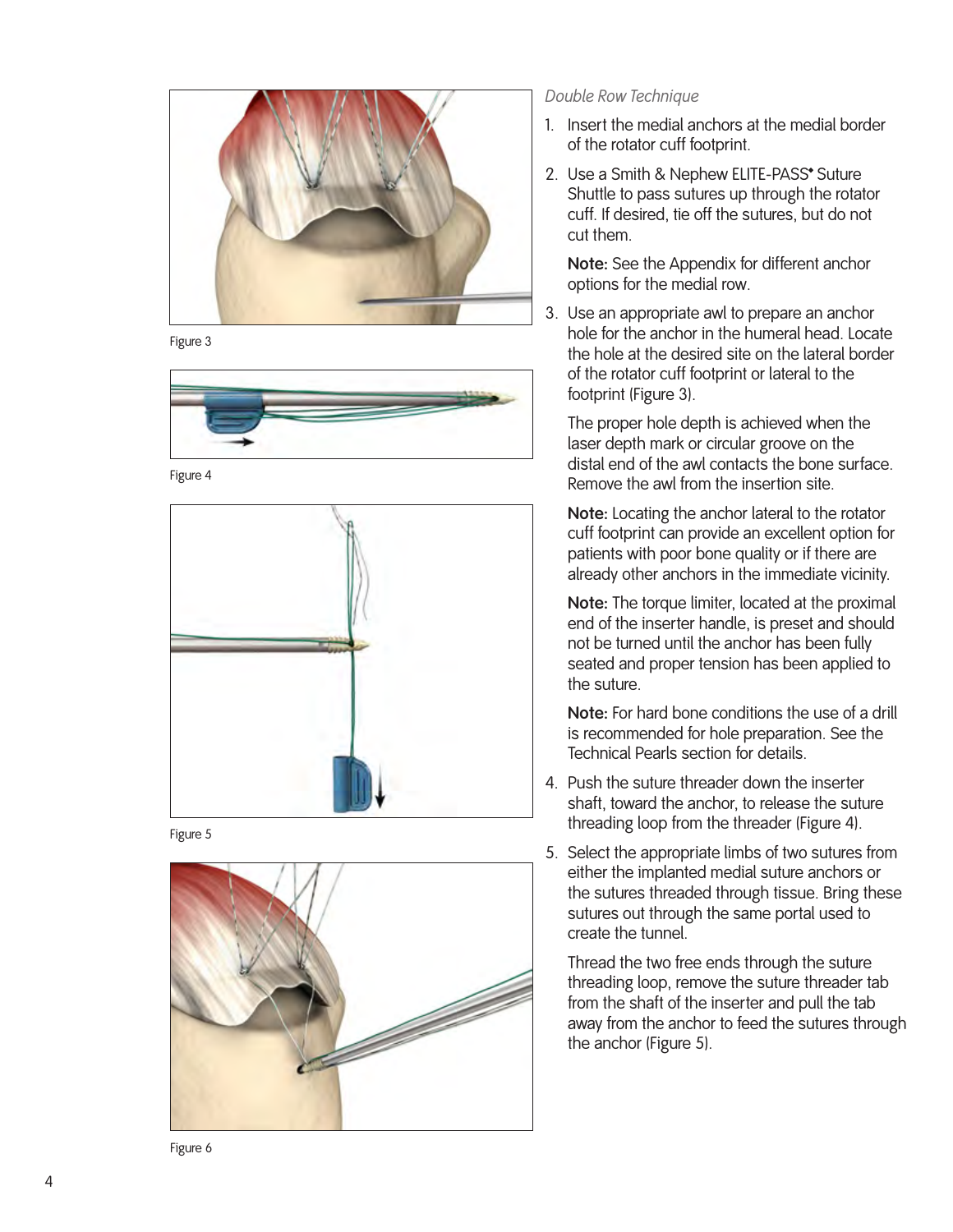- 6. Slide the loaded suture anchor into the joint through the portal used to create the starting tunnel and through which the sutures were retrieved. As the anchor advances toward the prepared bone tunnel, remove excess suture slack to minimize suture entanglement (Figure 6). If desired, secure the free ends of the suture using the features located on the inserter handle. Do not attempt to tension the sutures at this time.
- 7. Orient the anchor so that the medial suture limbs entering the anchor are facing the tissue and the sutures are not twisted around the anchor (Figure 7).
- 8. Establish and maintain axial alignment of the suture anchor to the prepared insertion site, and place the tip of the anchor into the prepared hole. Use a mallet to tap the inserter handle until the laser mark is flush with the cortical bone (Figure 8). This places the suture anchor approximately 1 mm below the bone surface (Figure 9).

**Warning:** Do not remove the retention suture from the inserter before the anchor is properly secured in the insertion site. The retention suture allows the anchor to be retrieved should the anchor disengage before inserting into bone.

9. Unhook the retention suture from the inserter handle, pull one end to remove the suture from the handle and anchor, and discard the retention suture. The retention suture must be removed prior to tensioning the medial suture limbs and turning the torque limiter to secure the limbs within the anchor.

![](_page_4_Picture_5.jpeg)

![](_page_4_Figure_6.jpeg)

![](_page_4_Picture_7.jpeg)

Figure 8

![](_page_4_Picture_9.jpeg)

Figure 9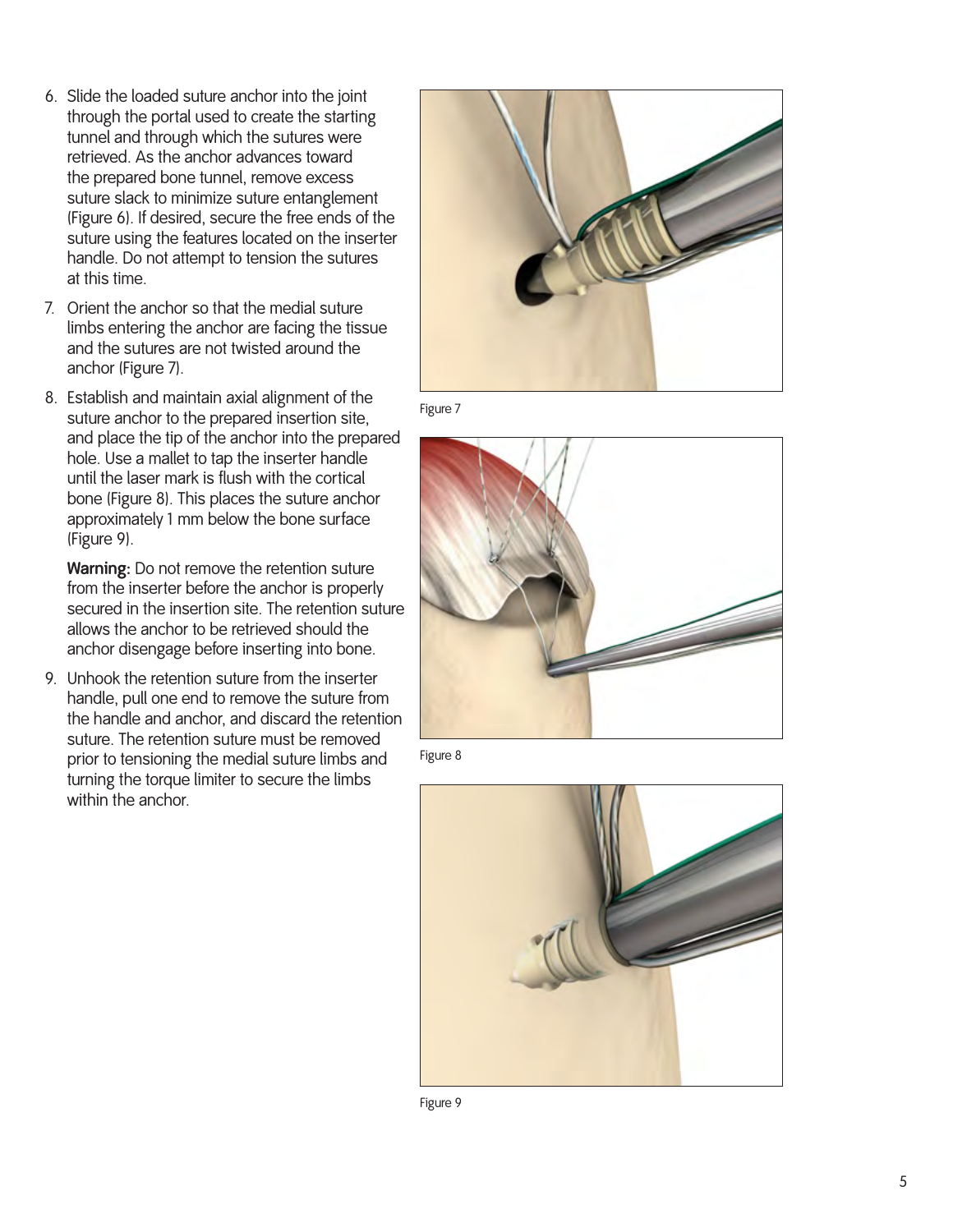![](_page_5_Picture_0.jpeg)

Figure 10

![](_page_5_Picture_2.jpeg)

Figure 11

10. Apply tension and lock the suture.

- a. Maintain a slight downward pressure on the inserter handle and remove the free ends of the sutures from the inserter handle. Manually pull sutures (individually or together) to apply the desired tension (Figure 10).
- b. If desired, secure the free ends of the tightened suture using the features located on the inserter handle. Maintain slight downward pressure on the inserter, locate the torque limiter knob on the proximal end of the inserter handle and rotate it clockwise (Figure 11). Continue rotating the knob until several clicks are heard. At this point, turning the knob will no longer advance the inner anchor plug.
- c. Check the final repair and if the tension on the suture is not adequate, rotate the knob counterclockwise until the suture can slide easily.

 **Warning:** Rotating the knob counterclockwise loosens the inner anchor plug. Excessive rotating counterclockwise can unscrew the plug and back it out of the implant threads. Rotate the knob only enough to allow the sutures to slide easily (approximately two rotations).

 Repeat step "a" and "b" to apply appropriate tension and lock the suture. Repeat as necessary to achieve the desired repair.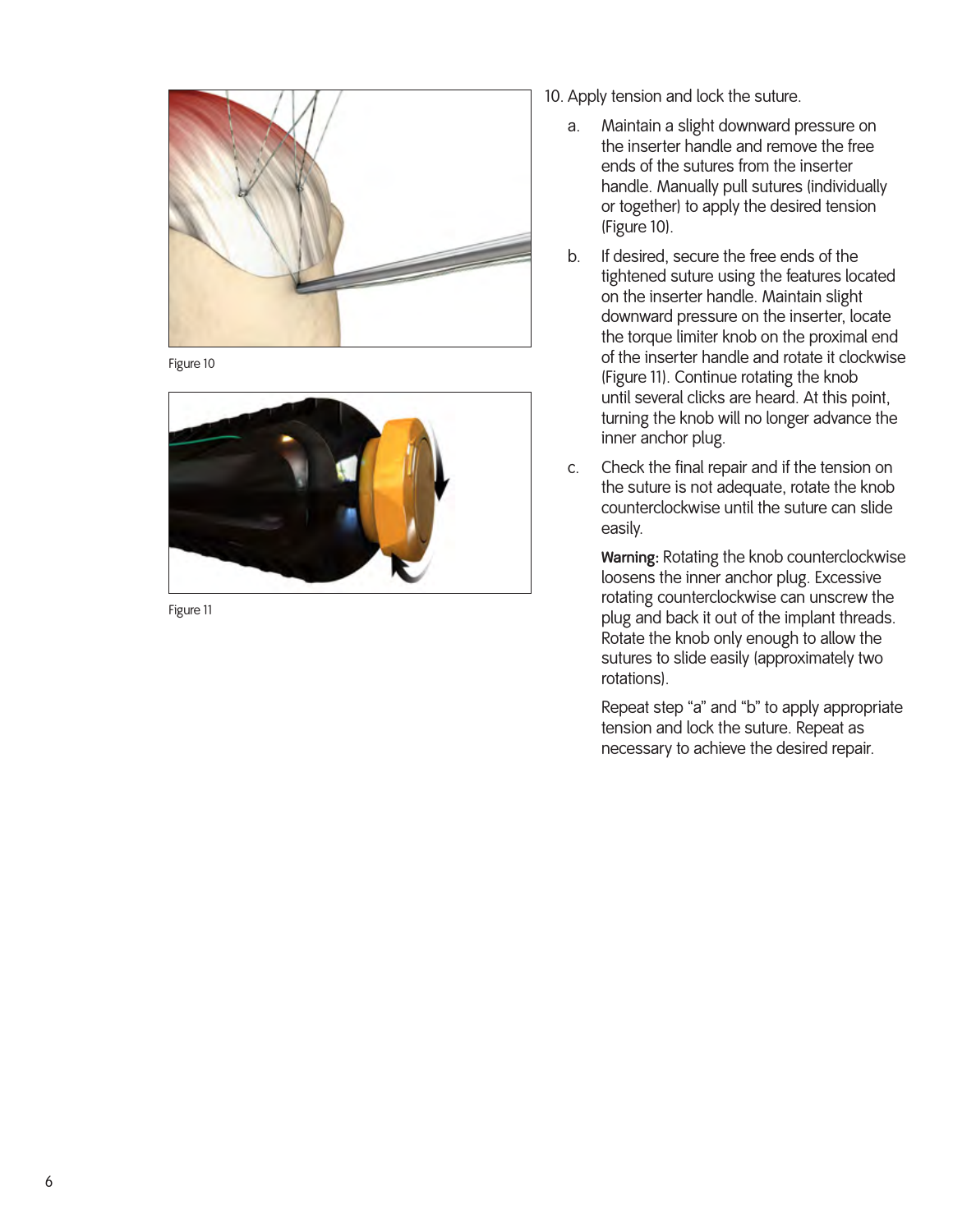- 11. Slowly disengage the inserter from the suture anchor and discard the insertion device. When no further suture tension adjustments are desired, cut the excess suture to complete the repair (Figure 12).
- 12. *Optional:* Repeat the technique to place a second FOOTPRINT PK anchor. A second anchor provides the option for a crisscross pattern of suture across the cuff tissue. If desired, the second suture in each medial anchor can be tied together leaving a medial bridge (Figure 13), or they can be unloaded and removed from the fixation.

### Technique Pearls

- 1. For hard bone conditions or if a larger hole is needed, Smith & Nephew Spade Drills are recommended. Use the 4.5 mm spade drill (REF 72201707) for the 5.5 mm FOOTPRINT PK anchor and use the 5.5 mm drill (REF 72201708) for the 6.5 mm FOOTPRINT PK anchor.
- 2. To avoid the chance of skiving during hole preparation, rotate the humeral head (internal or external rotation) to position the repair directly under the awl, drill, or dilator device.
- 3. It takes 3 to 4 rotations of the torque limiter knob to fully seat the inner plug and before any clicking is heard. If clicking is heard immediately upon turning of the knob, check to be sure the inserter shaft is fully seated upon the anchor.

![](_page_6_Picture_6.jpeg)

Figure 12

![](_page_6_Picture_8.jpeg)

Figure 13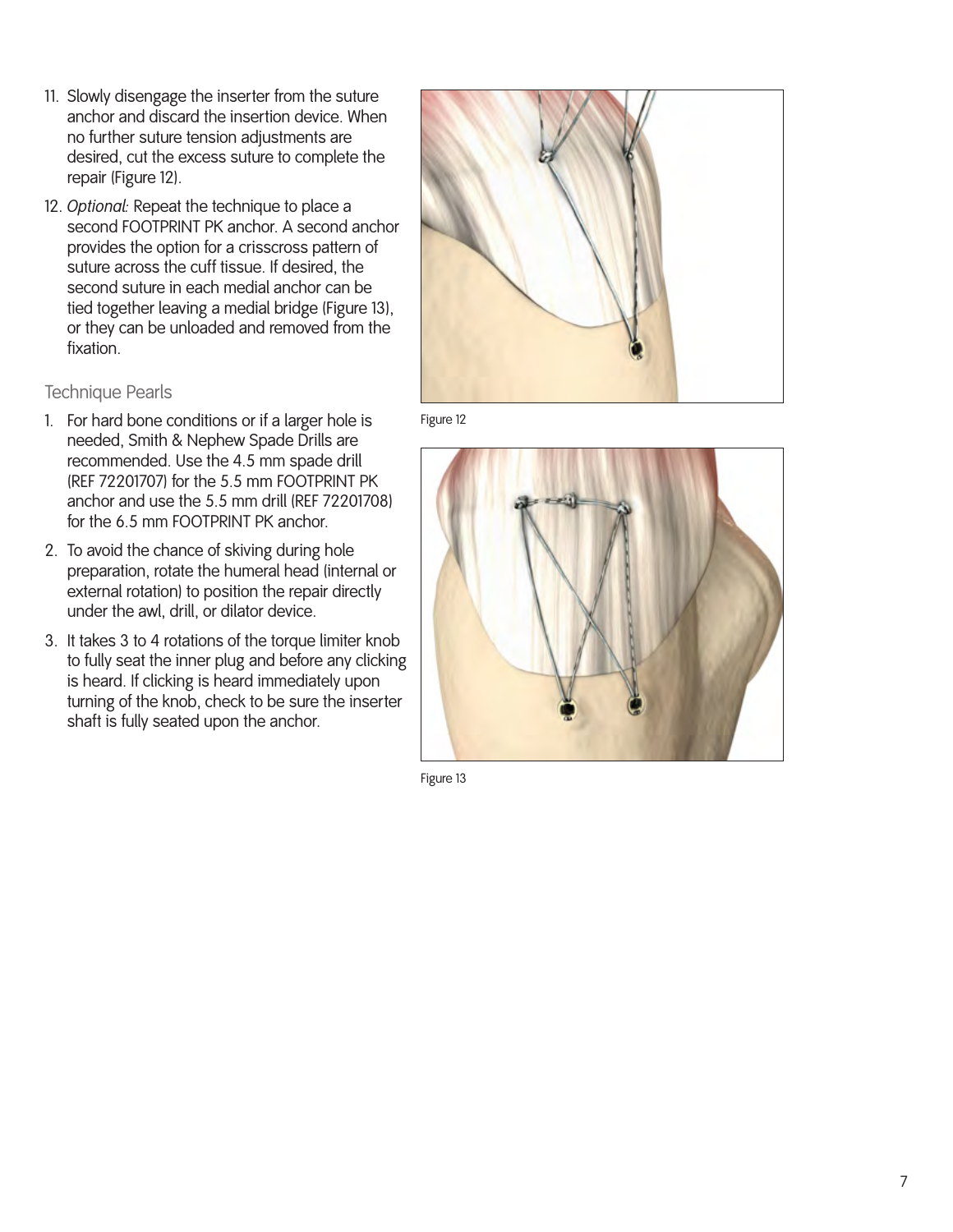![](_page_7_Picture_0.jpeg)

![](_page_7_Figure_1.jpeg)

![](_page_7_Picture_2.jpeg)

Figure 15

![](_page_7_Picture_4.jpeg)

Figure 16

# Appendix

Medial Anchor Insertion Techniques

### *Smith & Nephew KINSA™ RC Suture Anchor*

While described in its technique guide as an anchor for use at the lateral row, the KINSA RC anchor can be used effectively as a medial row anchor that requires no knot tying.

- 1. Use an appropriate awl (also used for the FOOTPRINT PK Suture Anchor) to prepare a hole in the humeral head at the desired site on the medial row for the KINSA RC anchor. Use a mallet to tap the awl to the proper depth.
- 2. Remove the awl and advance the KINSA RC anchor into the joint to the prepared hole. Maintain axial alignment and place the anchor into the hole. Use a mallet to tap the anchor into the hole until the outer inserter shaft is sitting on the bone surface.
- 3 . Remove the spacer tab on the inserter and pull back the outer inserter shaft. With downward pressure, screw the anchor into the hole until it is 1 mm below the bone surface (Figure 1 4). Remove the knob and inserter from the device and discard.
- 4 . Use a Smith & Nephew ACCU-PASS™ Suture Shuttle or similar device to advance the KINSA RC loop/suture leader up through the cuff, so it is sitting on top of the rotator cuff at the medial row.
- 5. Approximately 2– 4 mm beside the loop use the ACCU-PASS shuttle device again to shuttle the free KINSA RC suture limb up through a separate hole, so the free limb is also sitting on top of the cuff (Figure 15).
- 6. Thread the free suture limb of the KINSA RC anchor through the KINSA RC loop (Figure 16). Once completed, pull on the free limb to reduce the KINSA RC loop until it sits tightly on top of the rotator cuff tissue (Figure 17).

The result is a free limb of locked suture that can be used for a bridging technique repair at the lateral row. For additional detail, see the Instructions for Use packaged with the product.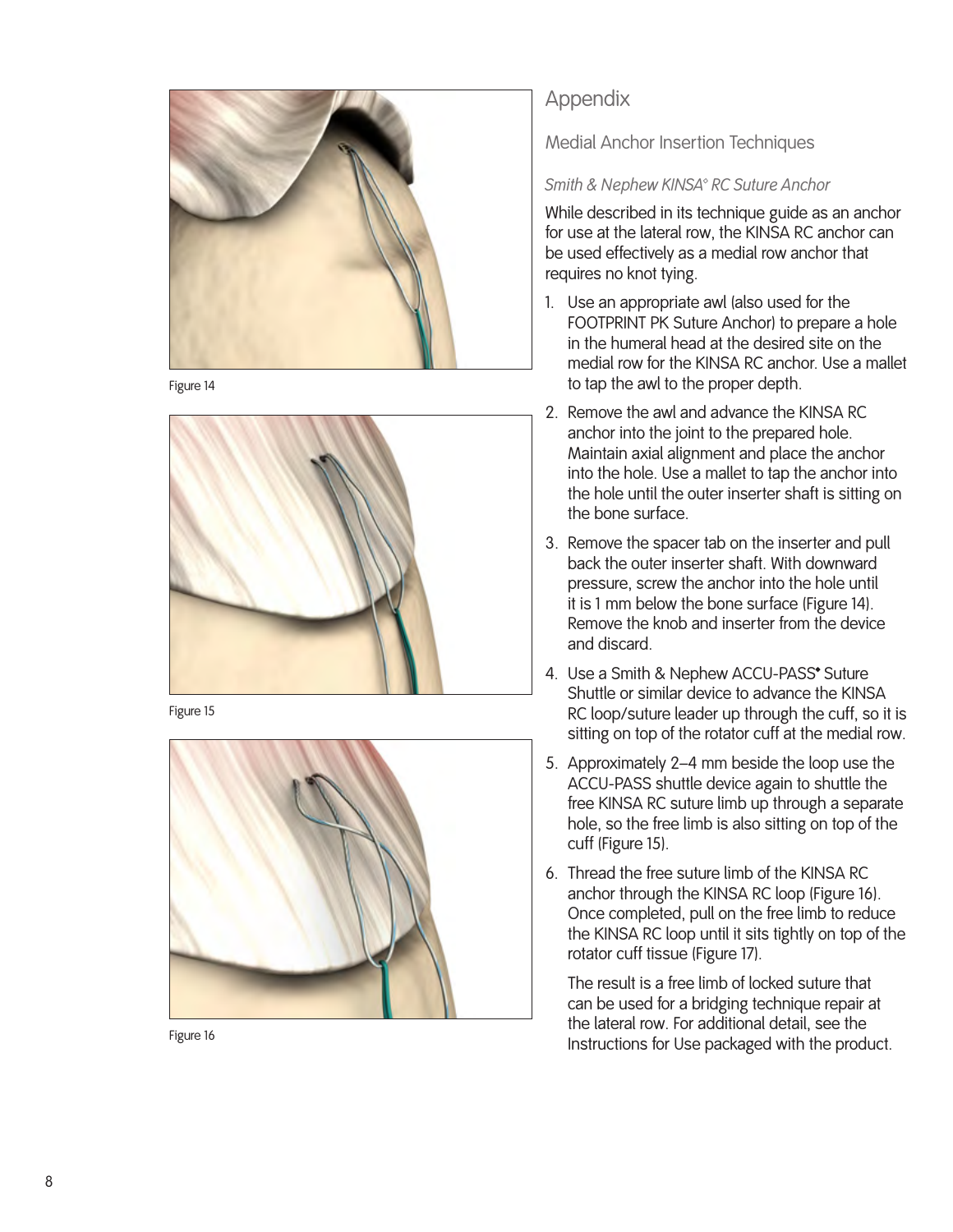## *Smith & Nephew TWINFIX™ PK FT Suture Anchor*

- 1. Use an appropriate awl (also used for the FOOTPRINT PK anchor) to prepare an anchor hole for the TWINFIX PK FT anchor in the humeral head at the desired site on the medial row.
- 2. Remove the awl, and then advance the anchor into the joint to the prepared hole. Maintain axial alignment and tap the anchor until the anchor eyelet advances below the bone surface.
- 3. With firm downward pressure, screw the anchor in until it is seated 1 mm below the bone surface.
- 4. Once the anchor is fully seated, continue with suture passing in a traditional manner. For additional detail, see the Instructions for Use packaged with the product.

## *Smith & Nephew TWINFIX Ti or AB Suture Anchors*

Traditional titanium or absorbable TWINFIX suture anchors can also be used for medial row fixation. For additional detail, see the Instructions for Use packaged with the product.

![](_page_8_Picture_7.jpeg)

Figure 17